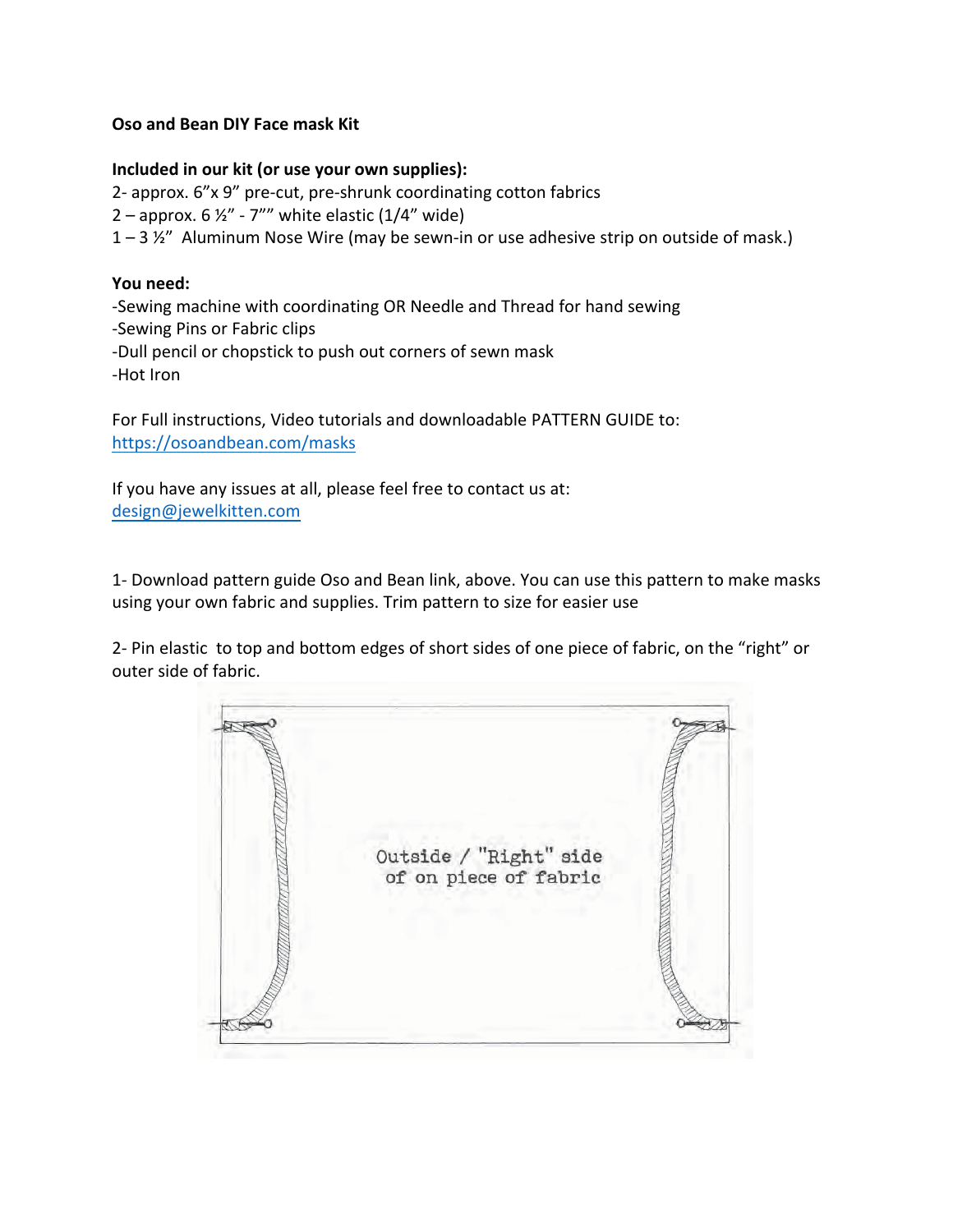3- Place second piece of fabric with the right/outside facing the right/outside of pinned fabric. Elastic should be sandwiched between.



4- Starting approx. 1  $\frac{1}{2}$ " from bottom right corner sew  $\frac{1}{4}$ " seam around entire mask. Leave approx. 2" opening on right short side. Be sure to anchor the beginning and end or your seam.

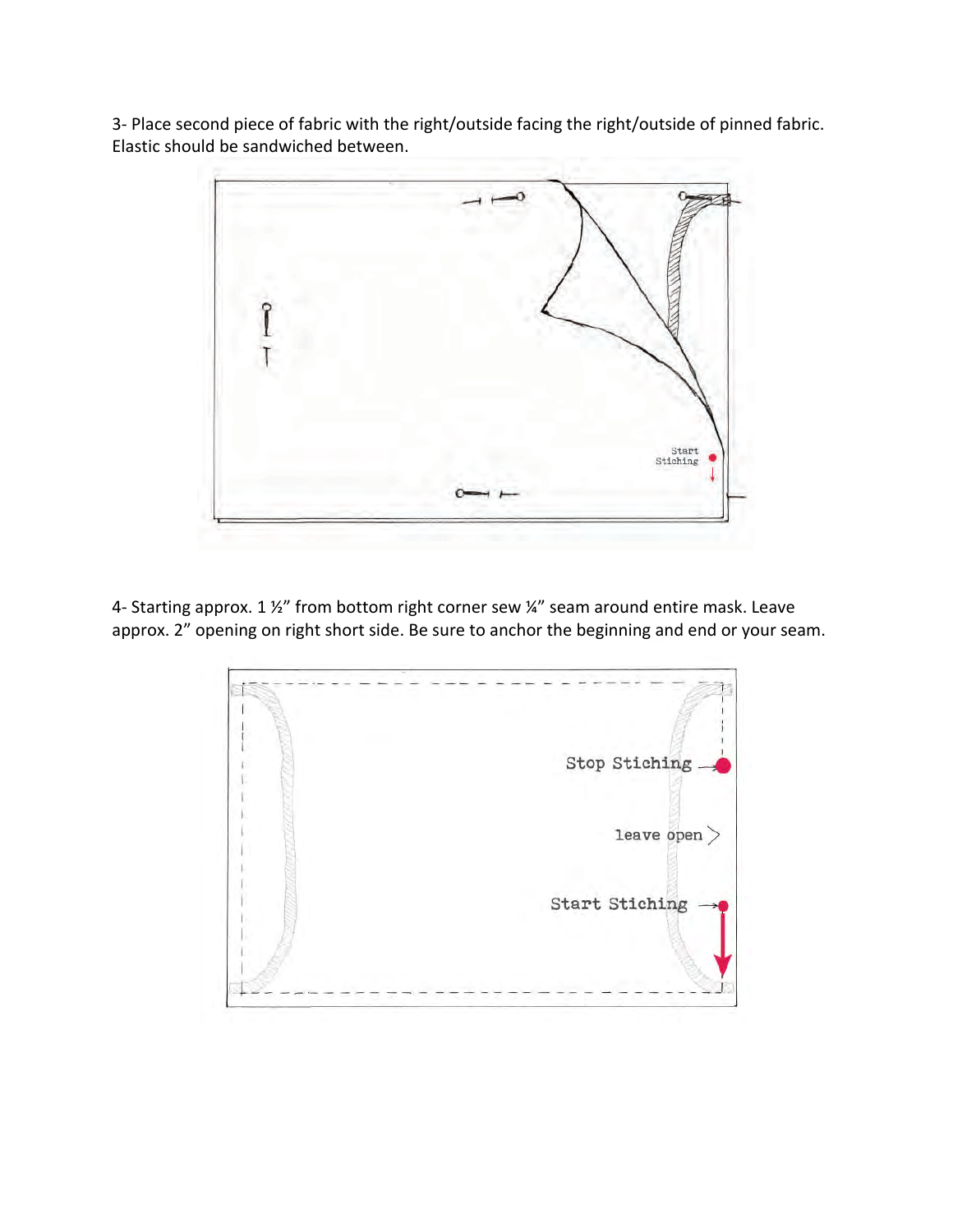5- Turn mask right side out through opening and press flat. Be sure to tuck in open edge seam and iron flat. Use a dull pencil to push corners out.



6- Using mask pattern guide, pin or chalk to mark the placement and size of the top-stitching for nose wire channel. With your needle down (sewing machine) begin top stitching the channel on upper right corner. Sew three sides and with needled down, raise your presser foot.

Through the open edge insert nose wire into top-stitched channel (using nose wire provided in kit or make your own, per video tutorial)

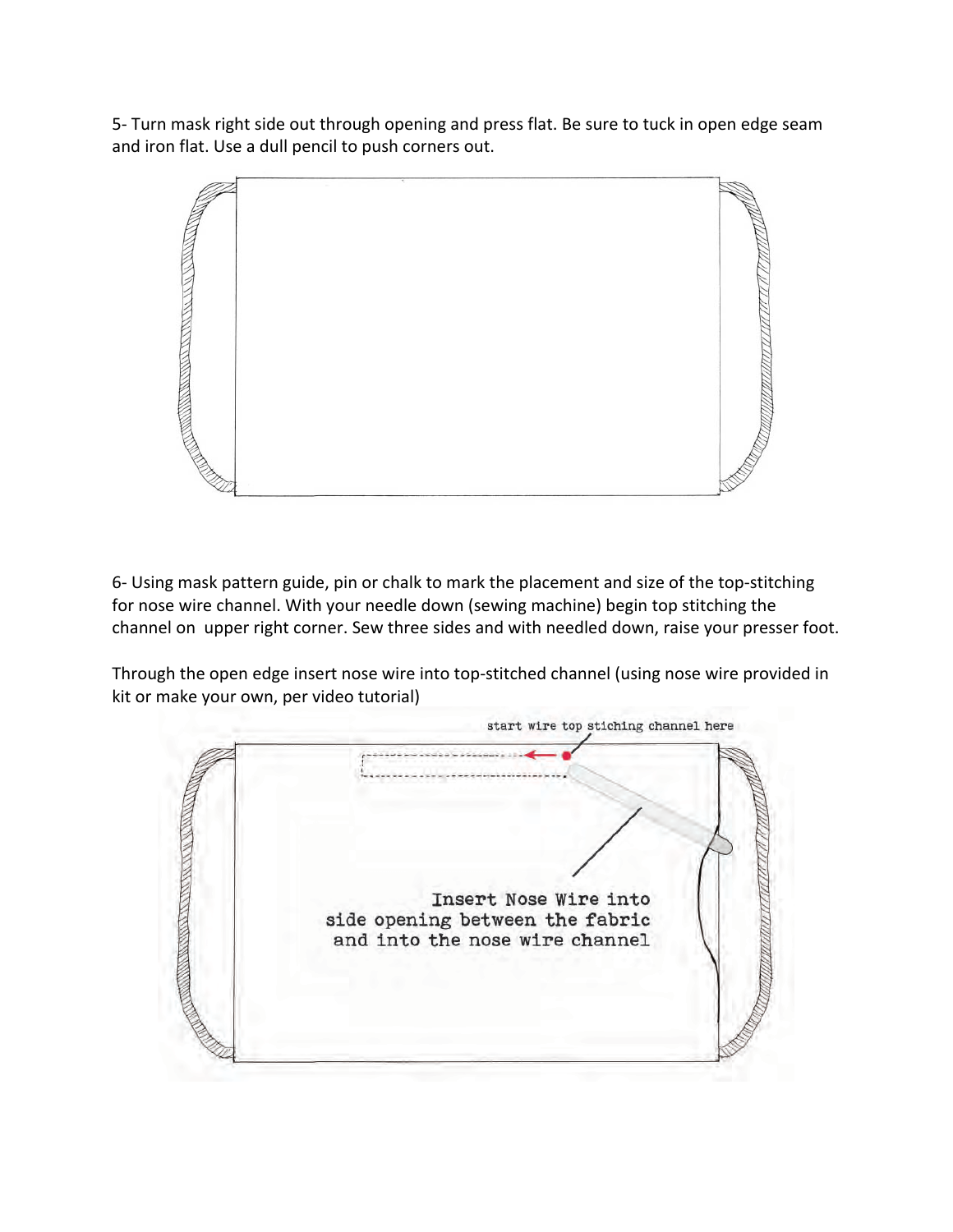7- When wire is fully inserted, lower the presser foot, turn mask and sew final end of top-stitch channel to close.



8- Hand pleat THREE pleats on each end of mask (no need to sew open side closed, unless you wish to add decorative top stitching) Pin pleats on each end in place.

IMPORTANT: The size and tightness of your pleats determine the fit of your mask. NOT the length of the elastic. See bottom for notes on sizing with pleats.

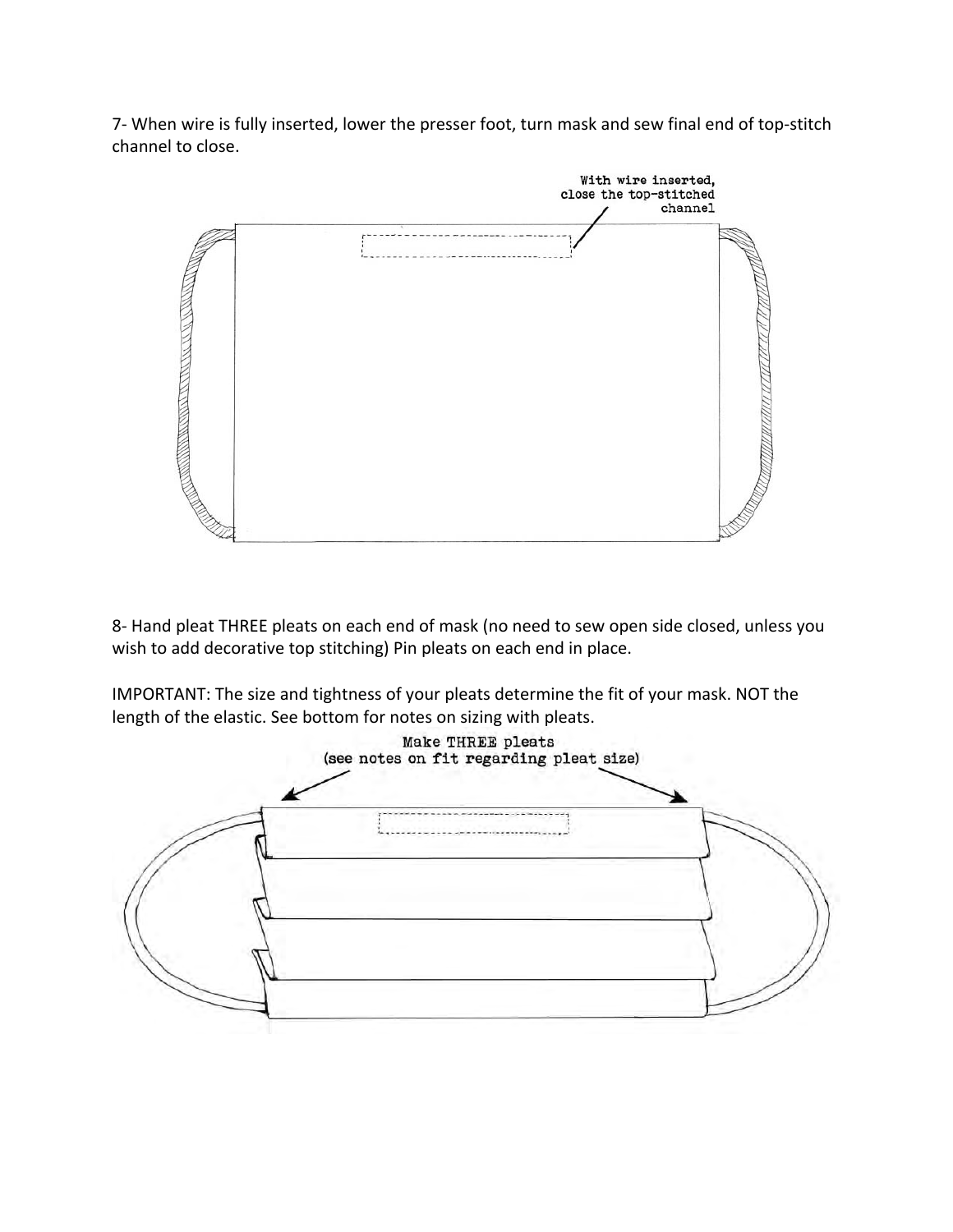9- Top-stitch the each ends of the pleats near the elastic.



YAY! You are done. When you first wear your mask, gently push nose wire over the bridge of your nose. You can use the reverse side of your mask without needing to re-bend your wire.

### **TIPS:**

-If you use your own supplies (not our kits) be sure to use only 100% cotton. Tightly woven cottons, like quilting fabric is breathable and comfy while offering good protection. Take care using T-shirt fabric. What you gain in comfort, you may lose in breathability.

-Use at least 2 pieces of fabric. You will get more use if you use coordinating fabrics so your mask is reversible...and you will get less bored with your mask.

-When sewing on a machine, it's recommended to use your machine's "needle down" feature, if it has one. This will make for more accurate corners and turns.

-When turning fabric inside out:

-cut the corners of your seams off, being careful not to cut your seam. This will make turning corners easier and neater.

-Use a dull pencil to help push the corners of your mask out.

-Use 22 or 20 gauge floral wire or non-tarnish craft wire if you don't have aluminum nose wire: cute wire to approx. 3  $\frac{1}{2}$ , and bend ends into small loops to keep wire from poking out of mask.